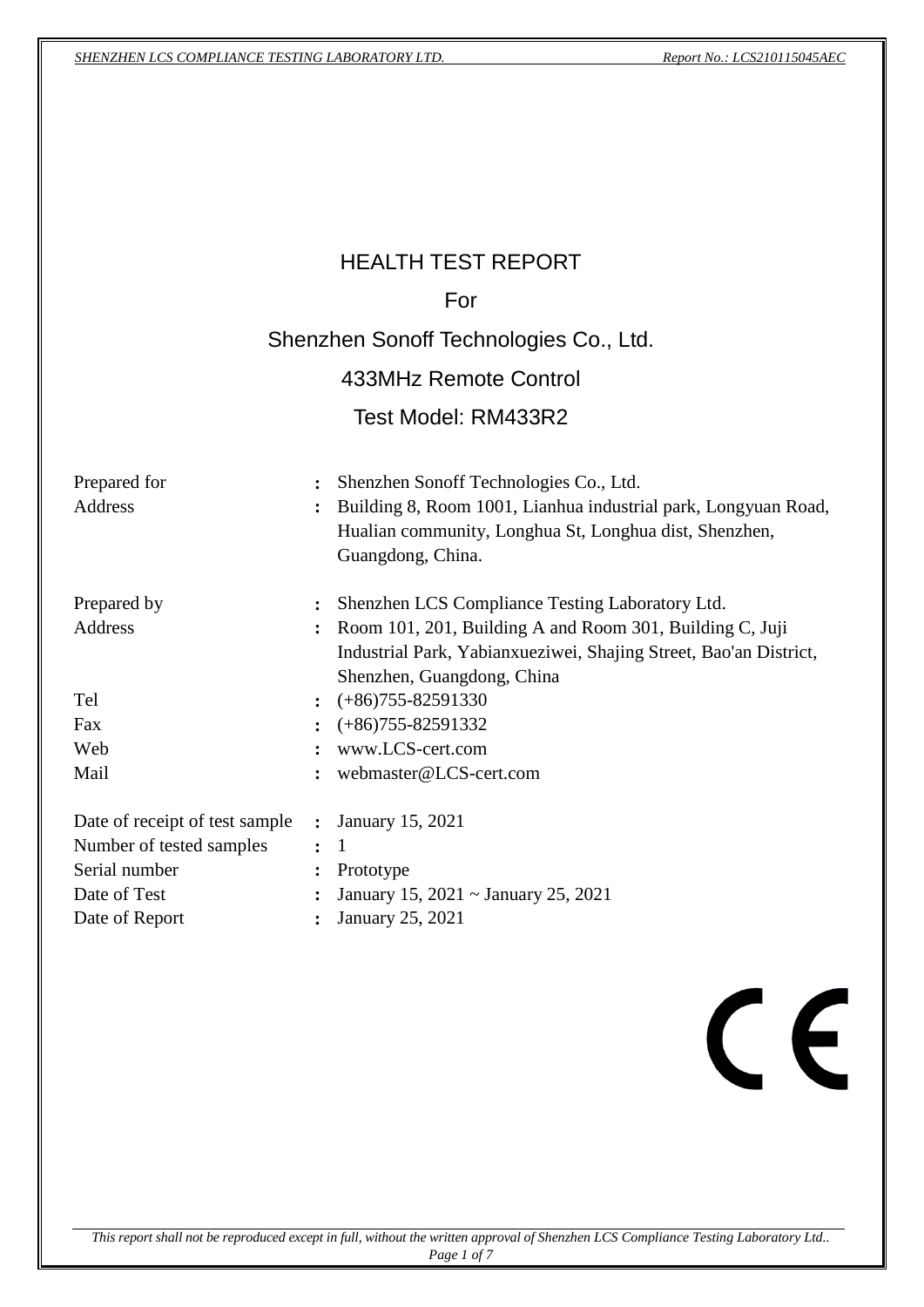Report No.: LCS210115045AEC

SHENZHEN LCS COMPLIANCE TESTING LABORATORY LTD.

| <b>HEALTH TEST REPORT</b><br>EN 50663: 2017<br>Generic standard for assessment of low power electronic and electrical equipment related to human<br>exposure restrictions for electromagnetic fields (10 MHz - 300 GHz)<br>: LCS210115045AEC<br>Report Reference No.<br>: January 25, 2021<br>. Shenzhen LCS Compliance Testing Laboratory Ltd.<br><b>Testing Laboratory Name</b><br>: Room 101, 201, Building A and Room 301, Building C, Juji<br>Industrial Park, Yabianxueziwei, Shajing Street, Bao'an District,<br>Shenzhen, Guangdong, China<br>: Full application of Harmonised standards l<br>Testing Location/Procedure<br>Partial application of Harmonised standards □<br>Other standard testing method $\Box$<br>Applicant's Name<br>: Shenzhen Sonoff Technologies Co., Ltd.<br>Building 8, Room 1001, Lianhua industrial park, Longyuan<br>Road, Hualian community, Longhua St, Longhua dist,<br>Shenzhen, Guangdong, China.<br><b>Test Specification</b><br>Shenzhen LCS Compliance Testing Laboratory Ltd. All rights reserved.<br>This publication may be reproduced in whole or in part for non-commercial purposes as long as the<br>Shenzhen LCS Compliance Testing Laboratory Ltd. is acknowledged as copyright owner and source of<br>the material. Shenzhen LCS Compliance Testing Laboratory Ltd. takes no responsibility for and will<br>not assume liability for damages resulting from the reader's interpretation of the reproduced material<br>due to its placement and context.<br>: RM433R2<br>: DC 3.0V By Button Cell<br>: Positive<br>Supervised by:<br>Compiled by:<br>Jin Wang<br>Lh Li<br>Lh Li/ Administrators<br>Jin Wang/Technique principal<br>Gavin Liang/Manager |  |  |  |  |  |
|-------------------------------------------------------------------------------------------------------------------------------------------------------------------------------------------------------------------------------------------------------------------------------------------------------------------------------------------------------------------------------------------------------------------------------------------------------------------------------------------------------------------------------------------------------------------------------------------------------------------------------------------------------------------------------------------------------------------------------------------------------------------------------------------------------------------------------------------------------------------------------------------------------------------------------------------------------------------------------------------------------------------------------------------------------------------------------------------------------------------------------------------------------------------------------------------------------------------------------------------------------------------------------------------------------------------------------------------------------------------------------------------------------------------------------------------------------------------------------------------------------------------------------------------------------------------------------------------------------------------------------------------------------------------------------------------------------------|--|--|--|--|--|
|                                                                                                                                                                                                                                                                                                                                                                                                                                                                                                                                                                                                                                                                                                                                                                                                                                                                                                                                                                                                                                                                                                                                                                                                                                                                                                                                                                                                                                                                                                                                                                                                                                                                                                             |  |  |  |  |  |
|                                                                                                                                                                                                                                                                                                                                                                                                                                                                                                                                                                                                                                                                                                                                                                                                                                                                                                                                                                                                                                                                                                                                                                                                                                                                                                                                                                                                                                                                                                                                                                                                                                                                                                             |  |  |  |  |  |
|                                                                                                                                                                                                                                                                                                                                                                                                                                                                                                                                                                                                                                                                                                                                                                                                                                                                                                                                                                                                                                                                                                                                                                                                                                                                                                                                                                                                                                                                                                                                                                                                                                                                                                             |  |  |  |  |  |
|                                                                                                                                                                                                                                                                                                                                                                                                                                                                                                                                                                                                                                                                                                                                                                                                                                                                                                                                                                                                                                                                                                                                                                                                                                                                                                                                                                                                                                                                                                                                                                                                                                                                                                             |  |  |  |  |  |
|                                                                                                                                                                                                                                                                                                                                                                                                                                                                                                                                                                                                                                                                                                                                                                                                                                                                                                                                                                                                                                                                                                                                                                                                                                                                                                                                                                                                                                                                                                                                                                                                                                                                                                             |  |  |  |  |  |
|                                                                                                                                                                                                                                                                                                                                                                                                                                                                                                                                                                                                                                                                                                                                                                                                                                                                                                                                                                                                                                                                                                                                                                                                                                                                                                                                                                                                                                                                                                                                                                                                                                                                                                             |  |  |  |  |  |
|                                                                                                                                                                                                                                                                                                                                                                                                                                                                                                                                                                                                                                                                                                                                                                                                                                                                                                                                                                                                                                                                                                                                                                                                                                                                                                                                                                                                                                                                                                                                                                                                                                                                                                             |  |  |  |  |  |
|                                                                                                                                                                                                                                                                                                                                                                                                                                                                                                                                                                                                                                                                                                                                                                                                                                                                                                                                                                                                                                                                                                                                                                                                                                                                                                                                                                                                                                                                                                                                                                                                                                                                                                             |  |  |  |  |  |
|                                                                                                                                                                                                                                                                                                                                                                                                                                                                                                                                                                                                                                                                                                                                                                                                                                                                                                                                                                                                                                                                                                                                                                                                                                                                                                                                                                                                                                                                                                                                                                                                                                                                                                             |  |  |  |  |  |
|                                                                                                                                                                                                                                                                                                                                                                                                                                                                                                                                                                                                                                                                                                                                                                                                                                                                                                                                                                                                                                                                                                                                                                                                                                                                                                                                                                                                                                                                                                                                                                                                                                                                                                             |  |  |  |  |  |
|                                                                                                                                                                                                                                                                                                                                                                                                                                                                                                                                                                                                                                                                                                                                                                                                                                                                                                                                                                                                                                                                                                                                                                                                                                                                                                                                                                                                                                                                                                                                                                                                                                                                                                             |  |  |  |  |  |
|                                                                                                                                                                                                                                                                                                                                                                                                                                                                                                                                                                                                                                                                                                                                                                                                                                                                                                                                                                                                                                                                                                                                                                                                                                                                                                                                                                                                                                                                                                                                                                                                                                                                                                             |  |  |  |  |  |
|                                                                                                                                                                                                                                                                                                                                                                                                                                                                                                                                                                                                                                                                                                                                                                                                                                                                                                                                                                                                                                                                                                                                                                                                                                                                                                                                                                                                                                                                                                                                                                                                                                                                                                             |  |  |  |  |  |
|                                                                                                                                                                                                                                                                                                                                                                                                                                                                                                                                                                                                                                                                                                                                                                                                                                                                                                                                                                                                                                                                                                                                                                                                                                                                                                                                                                                                                                                                                                                                                                                                                                                                                                             |  |  |  |  |  |
|                                                                                                                                                                                                                                                                                                                                                                                                                                                                                                                                                                                                                                                                                                                                                                                                                                                                                                                                                                                                                                                                                                                                                                                                                                                                                                                                                                                                                                                                                                                                                                                                                                                                                                             |  |  |  |  |  |
|                                                                                                                                                                                                                                                                                                                                                                                                                                                                                                                                                                                                                                                                                                                                                                                                                                                                                                                                                                                                                                                                                                                                                                                                                                                                                                                                                                                                                                                                                                                                                                                                                                                                                                             |  |  |  |  |  |
|                                                                                                                                                                                                                                                                                                                                                                                                                                                                                                                                                                                                                                                                                                                                                                                                                                                                                                                                                                                                                                                                                                                                                                                                                                                                                                                                                                                                                                                                                                                                                                                                                                                                                                             |  |  |  |  |  |
|                                                                                                                                                                                                                                                                                                                                                                                                                                                                                                                                                                                                                                                                                                                                                                                                                                                                                                                                                                                                                                                                                                                                                                                                                                                                                                                                                                                                                                                                                                                                                                                                                                                                                                             |  |  |  |  |  |
|                                                                                                                                                                                                                                                                                                                                                                                                                                                                                                                                                                                                                                                                                                                                                                                                                                                                                                                                                                                                                                                                                                                                                                                                                                                                                                                                                                                                                                                                                                                                                                                                                                                                                                             |  |  |  |  |  |
|                                                                                                                                                                                                                                                                                                                                                                                                                                                                                                                                                                                                                                                                                                                                                                                                                                                                                                                                                                                                                                                                                                                                                                                                                                                                                                                                                                                                                                                                                                                                                                                                                                                                                                             |  |  |  |  |  |
|                                                                                                                                                                                                                                                                                                                                                                                                                                                                                                                                                                                                                                                                                                                                                                                                                                                                                                                                                                                                                                                                                                                                                                                                                                                                                                                                                                                                                                                                                                                                                                                                                                                                                                             |  |  |  |  |  |
|                                                                                                                                                                                                                                                                                                                                                                                                                                                                                                                                                                                                                                                                                                                                                                                                                                                                                                                                                                                                                                                                                                                                                                                                                                                                                                                                                                                                                                                                                                                                                                                                                                                                                                             |  |  |  |  |  |
|                                                                                                                                                                                                                                                                                                                                                                                                                                                                                                                                                                                                                                                                                                                                                                                                                                                                                                                                                                                                                                                                                                                                                                                                                                                                                                                                                                                                                                                                                                                                                                                                                                                                                                             |  |  |  |  |  |
|                                                                                                                                                                                                                                                                                                                                                                                                                                                                                                                                                                                                                                                                                                                                                                                                                                                                                                                                                                                                                                                                                                                                                                                                                                                                                                                                                                                                                                                                                                                                                                                                                                                                                                             |  |  |  |  |  |
|                                                                                                                                                                                                                                                                                                                                                                                                                                                                                                                                                                                                                                                                                                                                                                                                                                                                                                                                                                                                                                                                                                                                                                                                                                                                                                                                                                                                                                                                                                                                                                                                                                                                                                             |  |  |  |  |  |
|                                                                                                                                                                                                                                                                                                                                                                                                                                                                                                                                                                                                                                                                                                                                                                                                                                                                                                                                                                                                                                                                                                                                                                                                                                                                                                                                                                                                                                                                                                                                                                                                                                                                                                             |  |  |  |  |  |
|                                                                                                                                                                                                                                                                                                                                                                                                                                                                                                                                                                                                                                                                                                                                                                                                                                                                                                                                                                                                                                                                                                                                                                                                                                                                                                                                                                                                                                                                                                                                                                                                                                                                                                             |  |  |  |  |  |

Page 2 of  $7$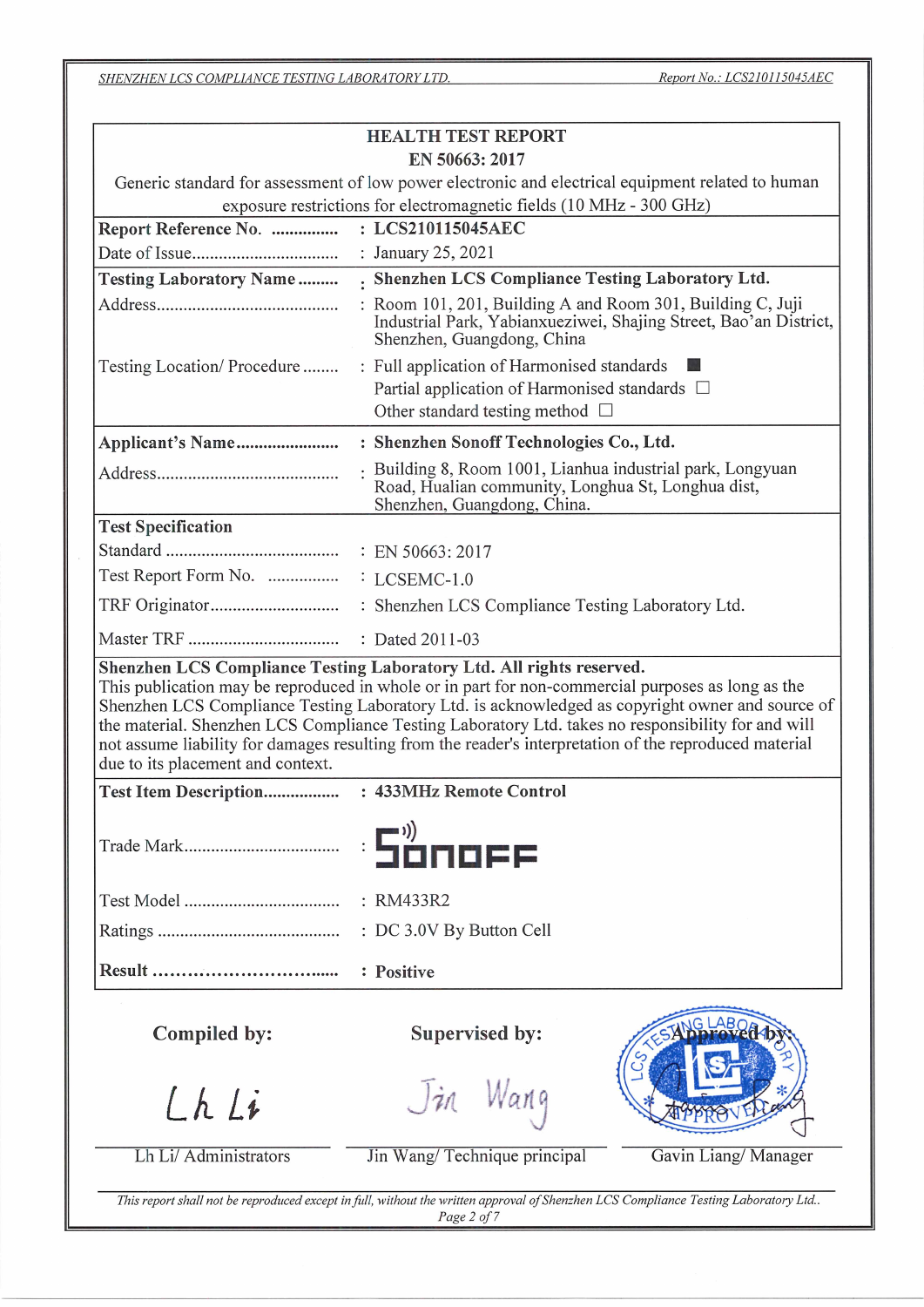*SHENZHEN LCS COMPLIANCE TESTING LABORATORY LTD. Report No.: LCS210115045AEC*

# **HEALTH -- TEST REPORT**

# **Test Report No. : LCS210115045AEC**

**January 25, 2021** Date of issue

| Road, Hualian community, Longhua St, Longhua dist, |
|----------------------------------------------------|
| Shenzhen, Guangdong, China.                        |
|                                                    |
|                                                    |
|                                                    |
|                                                    |
|                                                    |
| Road, Hualian community, Longhua St, Longhua dist, |
| Shenzhen, Guangdong, China.                        |
|                                                    |
|                                                    |
|                                                    |
|                                                    |
| Dongguan City, Guangdong, China.                   |
|                                                    |
|                                                    |

| <b>Test Result</b> | <b>Positive</b> |
|--------------------|-----------------|
|--------------------|-----------------|

The test report merely corresponds to the test sample.

It is not permitted to copy extracts of these test result without the written permission of the test laboratory.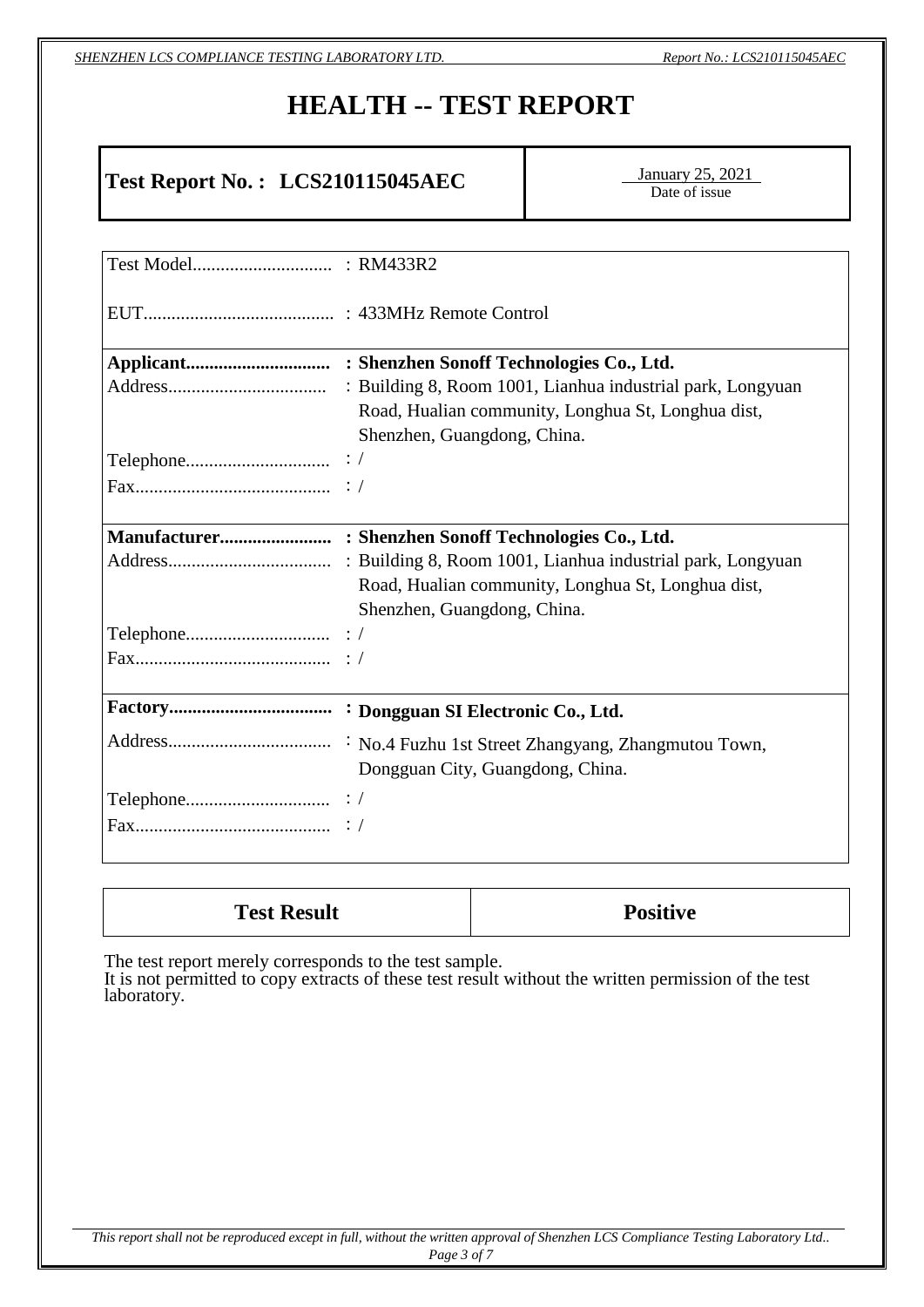*SHENZHEN LCS COMPLIANCE TESTING LABORATORY LTD. Report No.: LCS210115045AEC*

# **Revision History**

| Revision | <b>Issue Date</b>   | Revisions     | Revised By  |
|----------|---------------------|---------------|-------------|
| 000      | 2021<br>January 25. | Initial Issue | Gavin Liang |
|          |                     |               |             |
|          |                     |               |             |

*This report shall not be reproduced except in full, without the written approval of Shenzhen LCS Compliance Testing Laboratory Ltd.. Page 4 of 7*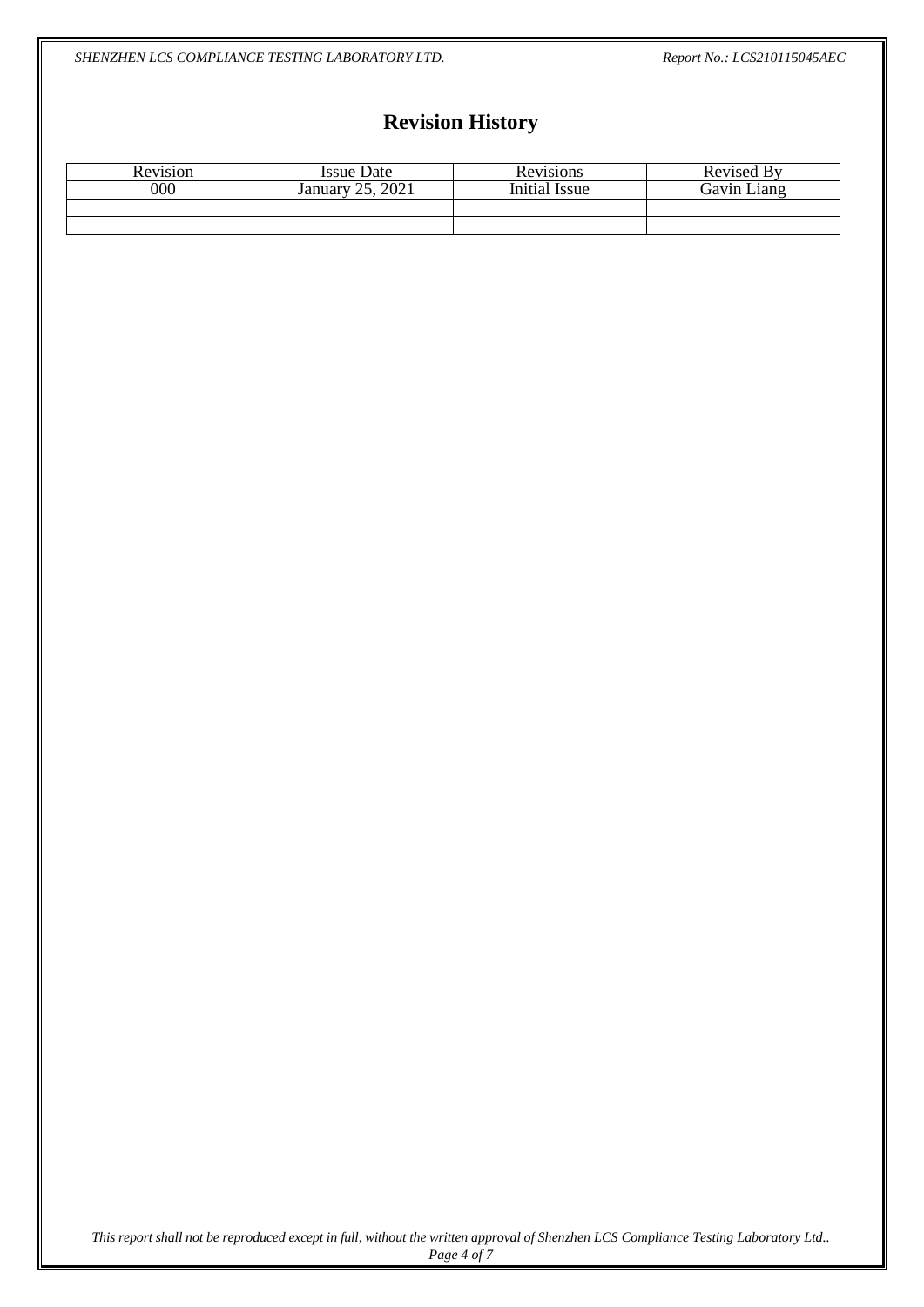# **1. GENERAL INFORMATION**

# **1.1. Product Description for Equipment Under Test (EUT)**

| EUT                     | : 433MHz Remote Control         |
|-------------------------|---------------------------------|
| <b>Test Model</b>       | : RM433R2                       |
| List Model No.          | $\cdot$ RM433R2                 |
| Power Supply            | <b>:</b> DC 3.0V By Button Cell |
| Hardware Version        | : RM433 V2.1                    |
| <b>Software Version</b> | $\cdot$ /                       |
| Transmit $(433)$        | $\ddot{\cdot}$                  |
| <b>Frequency Range</b>  | : 433.92MHz                     |
| <b>Channel Number</b>   | $\colon 1$                      |
| <b>Modulation Type</b>  | : ASK                           |
| Antenna Description     | : Internal Antenna, 0 dBi       |

# **1.2. Objective**

According to its specifications, the EUT must comply with the requirements of the following standards:

EN 50663: 2017 –Generic standard for assessment of low power electronic and electrical equipment related to human exposure restrictions for electromagnetic fields (10 MHz - 300 GHz)

# **1.3. Test Methodology**

All measurements contained in this report were conducted with EN50663: 2017.

# **1.4. Description of Test Facility**

NVLAP Accreditation Code is 600167-0. FCC Designation Number is CN5024. CAB identifier is CN0071. CNAS Registration Number is L4595.

# **1.5. Support Equipment List**

| Manufacturer | Description | Model                    | Serial Number | Certificate              |
|--------------|-------------|--------------------------|---------------|--------------------------|
| $- -$        | $- -$       | $\overline{\phantom{m}}$ | $- -$         | $\overline{\phantom{m}}$ |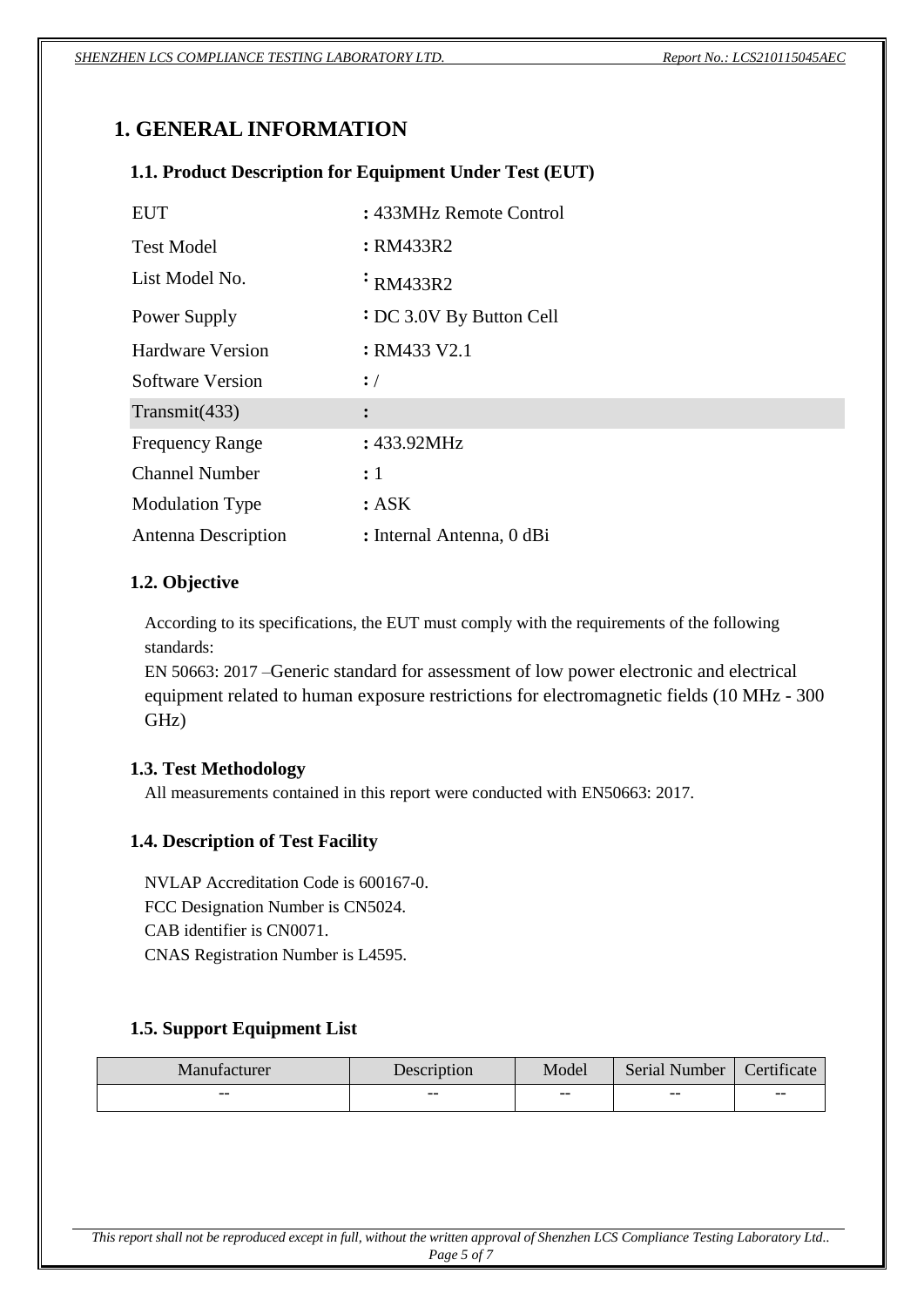# **1.6. External I/O**

| I/O Port Description | Quantity | Cable |
|----------------------|----------|-------|
| $- -$                | $- -$    | $- -$ |

## **1.7. Equipment**

Radiated emissions are measured with one or more of the following types of linearly polarized antennas: tuned dipole, bi-conical, log periodic, bi-log, and/or ridged waveguide, horn. Spectrum analyzers with pre-selectors and quasi-peak detectors are used to perform radiated measurements. Conducted emissions are measured with Line Impedance Stabilization Networks and EMI Test Receivers.

Calibrated wideband preamplifiers, coaxial cables, and coaxial attenuators are also used for making measurements.

All receiving equipment conforms to CISPR Publication 16-1, "Radio Interference Measuring Apparatus and Measurement Methods."

# **1.8. Measurement Uncertainty**

| Parameter                         | Uncertainty           |
|-----------------------------------|-----------------------|
| Occupied Channel Bandwidth        | 5 %                   |
| RF output power, conducted        | $1,5$ dB              |
| Power Spectral Density, conducted | 3 dB                  |
| Unwanted Emissions, conducted     | 3 dB                  |
| All emissions, radiated           | 6 dB                  |
| Temperature                       | $1 \text{ }^{\circ}C$ |
| Humidity                          | 5 %                   |
| DC and low frequency voltages     | 3 %                   |
| Time                              | 5 %                   |
| Duty Cycle                        | 5 %                   |